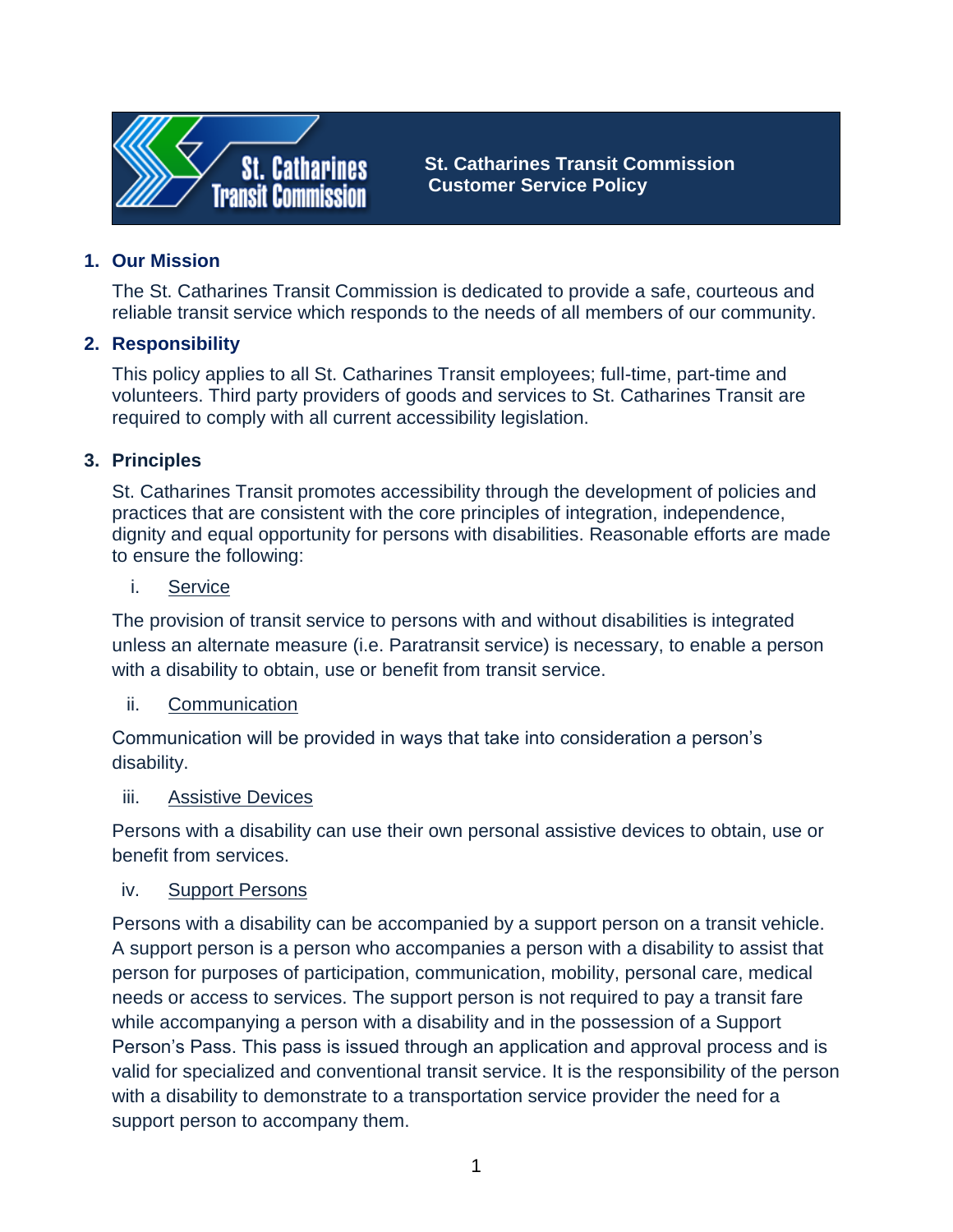

 **St. Catharines Transit Commission Customer Service Policy** 

# **Principles (continued)**

Transit staff reserves the right to require a person with a disability to be accompanied by a support person, when using transit services, if the support person is necessary to protect the health or safety of the person with a disability or the health or safety of other persons using transit services. Before making this decision, St. Catharines Transit will;

- consult with the person with a disability to understand their needs
- consider health or safety reasons based on available evidence
- determine if there is no other reasonable way to protect the health and safety of the person or others on the premises.

## v. Service Animal

Persons with a disability can be accompanied by a service animal on City premises unless otherwise excluded by law.

- a) A guide dog is defined in Section 1 of the *Blind Person's Rights Act.*
- b) A service animal for a person with a disability is recognized:
	- if it is readily apparent that the animal is used by the person for reasons relating to the person's disability; or
	- if the person provides a letter from a regulated health professional confirming that the person requires the animal for reasons relating to the person's disability.

## vi. Training

Training on customer service for persons with a disability is provided to all members of the organization. This training will be held periodically and will include:

- Purposes for the *Accessibility of Ontarions with Disabilities Act* and the requirements of the Customer Service Standard,
- How to interact and communicate with people with various types of disabilities,
- How to interact with people with disabilities who use an assistive device or require the assistance of a support person, guide dog or service animal,
- How to use assistive and safety equipment available at Transit.
- What to do if a person with a disability is having difficulty in accessing services.
- Material on corporate policy, practices and procedures relating to the Customer Service Standard.